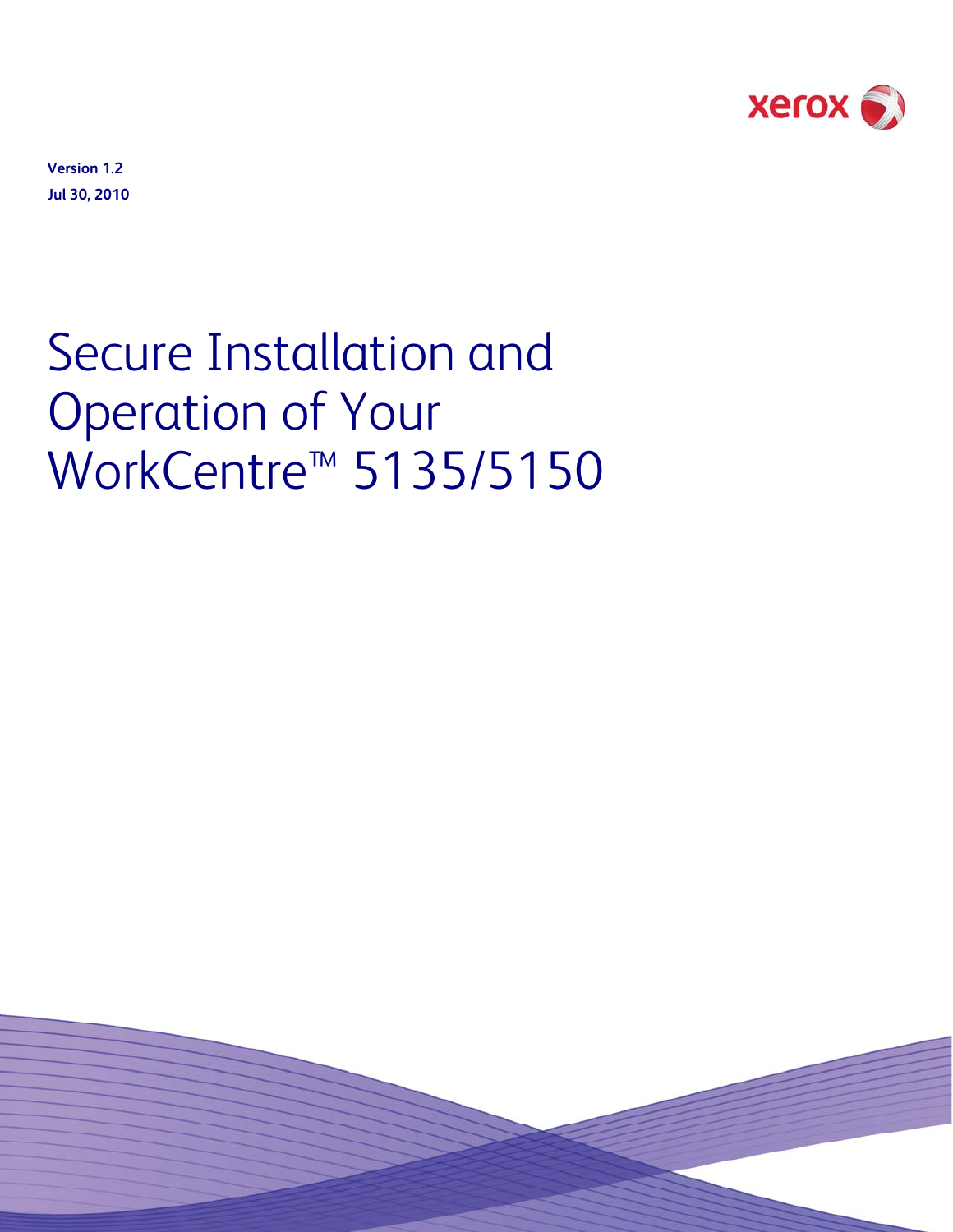# Secure Installation and Operation of Your WorkCentre™ 5135/5150

#### **Purpose and Audience**

This document provides information on the secure installation and operation of a WorkCentre™ 5135/5150 Multifunction System. All customers, but particularly those concerned with secure installation and operation of these machines, should follow these guidelines.

#### **Overview**

This document lists some important customer information and guidelines that will ensure that your WorkCentre™ 5135/5150 Multifunction System is operated and maintained in a secure manner.

#### **Background**

The WorkCentre™ 5135/5150 Multifunction System is currently undergoing Common Criteria evaluation. The information provided here is consistent with the security functional claims made in the Security Target. Upon completion of the evaluation, the Security Target will be available from the Common Criteria Certified Product website [\(http://www.commoncriteriaportal.org/products.html\)](http://www.commoncriteriaportal.org/products.html) list of evaluated products or from your Xerox representative.

#### **Secure Evaluated Configuration Installation, Setup and Operation**

Please follow the guidelines below for secure installation, setup and operation of the evaluated configuration for a WorkCentre™ 5135/5150 Multifunction System:

1. The security functions in the evaluated configuration of the WorkCentre™ 5135/5150 that should be set up by the System Administrator are:

- Immediate Image Overwrite
- On Demand Image Overwrite
- Disk Encryption
- IP Filtering
- Audit Log

È,

- SSL (for protection of management data)
- Trusted Certificate Authorities
- Authentication and Authorization

Follow the instructions located on the SA CD $^1$  $^1$  in the **Reference**  $\to$  **Security** tabs/buttons to set up these security functions except as noted in the items below.

- 2. The following services of the WorkCentre™ 5135/5150 are also considered part of the evaluated configuration and should be enabled when needed by the System Administrator - Copy, Embedded Fax, Scan to E-mail, Network Scanning, Saved Jobs for Reprint, Reprint Saved Jobs, and ID Card Copy.
- 3. Secure acceptance of the WorkCentre™ 5135/5150, once device delivery and installation is completed, should be done by:
	- $\bullet$  Printing out a Configuration Report by following the instructions located on the SA CD<sup>1</sup> in the **Reference**  $\to$  **Reports**  $\to$ **Configuration** tabs..
	- Comparing the software/firmware versions listed on the Configuration Report with the Evaluated Software/Firmware versions listed in Table 2 of the Xerox WorkCentre™ 5135/5150 Multifunction Systems Security Target, Version 1.0 and make sure that they are the same in all cases.
- 4. Follow the instructions located on the SA CD<sup>1</sup> in the **Reference**  $\to$  **Security**  $\to$  **Authentication and Authorization**  $\to$ **Authentication Configuration** tabs/buttons to set up an Authentication Server. Follow the instructions located on the SA CD<sup>1</sup> in the **Reference** → Security → Authentication and Authorization → Xerox Common Access Card tabs/buttons to set up user authentication via a Common Access Card.
- 5. For customers concerned about document files on the network controller hard disk drive or Embedded Fax card memory, the Image Overwrite Security (IOS) option containing the Immediate Image Overwrite and On Demand Image Overwrite security features, which comes installed on the WorkCentre™ 5135/5150 Multifunction System, must be properly configured and enabled. Please follow the applicable instructions in the Reference → Security → Image Overwrite Security tabs/buttons in the System Administration (SA) CD<sup>1</sup> for proper enablement of Immediate Image Overwrite and On Demand Image Overwrite.

<span id="page-1-0"></span><sup>1</sup> (WorkCentre™ 5632/5638/5645/5655/5665/5675/5687) System Administration CD1, 538E11432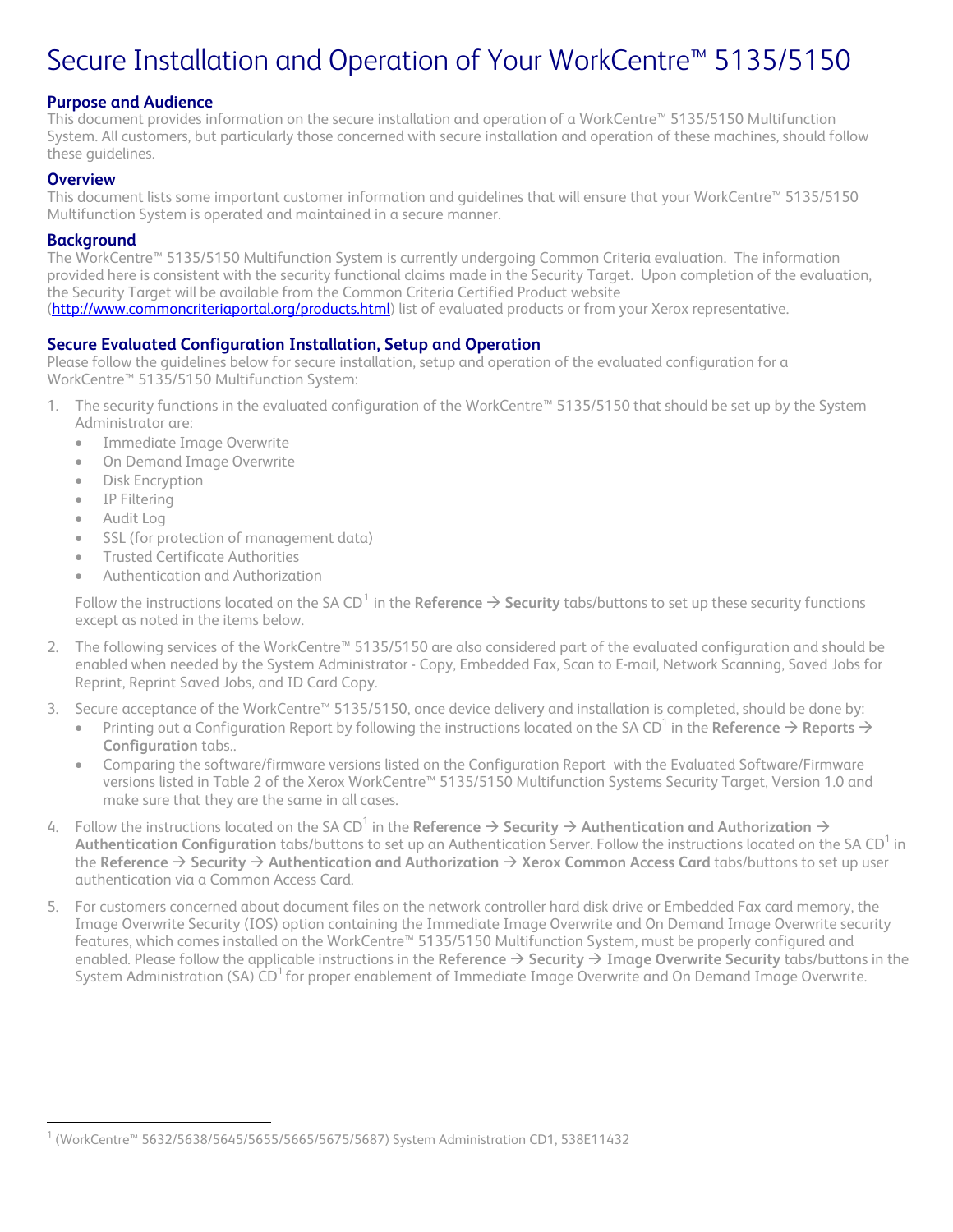#### Notes:

- Immediate Image Overwrite of a delayed print job will not occur until after the machine has printed the job.
- If an Immediate Image Overwrite fails, an informational Immediate Image Overwrite Error screen will likely appear on the graphical user interface on the WorkCentre™ 5135/5150 Multifunction System that tells the user that (1) an Immediate Image Overwrite has failed for a completed job, (2) the system administrator should be notified that this error has occurred, and (3) an On Demand Image Overwrite should be run. The user closes this informational screen by pressing the Confirm button. An error sheet, when enabled, will always be printed indicating that there is an Immediate Overwrite Failure and requesting that an On Demand Image Overwrite be run. Finally, in the case of an Immediate Image Overwrite failure while processing a print job, an error message will appear at the top of this screen indicating that an On Demand Image Overwrite should be run.
- If there is a power failure or system crash while a network scan job is being processed, an Immediate Overwrite of the residual data will occur upon job recovery. However, the network scan job may not appear in the Completed Job Log.
- If there is a power failure or system crash of the network controller while processing a print job, residual data might still reside on the Network Controller hard drive. The System Administrator should immediately invoke an On Demand Image Overwrite once the machine has been restored.
- Two forms of On Demand Image Overwrite are manually invoked a Standard On Demand Image Overwrite that will overwrite all image data except data stored by the Save Job for Reprint feature and data stored in Embedded Fax dial directories and mailboxes and a Full On Demand Image Overwrite that will overwrite all image data including data stored by the Save Job for Reprint feature and data stored in Embedded Fax dial directories and mailboxes. Follow the instructions in the **Installation**  $\rightarrow$  Security  $\rightarrow$  Image Overwrite Security  $\rightarrow$  On Demand Image Overwrite tabs/buttons in the SA CD<sup>1</sup> for invoking a Standard of Full On Demand Image Overwrite from either the Local User Interface (Local UI) or the Web User Interface (WebUI).

The System Administrator also has the option of scheduling either a Standard or Full On Demand Image Overwrite from the WebUI. Follow the instructions in the Reference  $\rightarrow$  Security  $\rightarrow$  Image Overwrite Security  $\rightarrow$  On Demand Image **Overwrite → Auto Schedule an Overwrite** tabs/buttons in the SA CD<sup>1</sup> to schedule an On Demand Image Overwrite.

- Before invoking an On Demand Image Overwrite verify that:
	- There are no active or pending print or scan jobs.
	- There are no new or unaccounted for Dynamic Loadable Modules (DLMs) or other software running on the machine.
	- There are no active processes that access the network controller hard disk.
	- No user is logged into a session via telnet, network accounting, Xerox Standard Accounting, or the internal auditron, or into a session accessing a directory on the network controller hard disk.
	- After a power on of the machine all subsystems must be properly synced and, if printing of Configuration Reports is enabled on the device, the Configuration Report must have printed.
	- For any previously initiated On Demand Image Overwrite request the confirmation sheet must have printed.
	- The Embedded Fax card must have the correct software version and must be properly configured.
- When invoked from the Web UI the status of the completed On Demand Image Overwrite will not appear on the Local UI but can be ascertained from the On Demand Overwrite Confirmation Report that is printed after the Network Controller reboots.
- If a System Administrator aborts an On Demand Image Overwrite, Xerox recommends that the machine be allowed to complete its system reboot before a Software Reset is attempted from the Tools Pathway via the Local User Interface. Otherwise, the Local UI will become unavailable. The machine will have to be powered off and then powered on again to allow the system to properly resynchronize.
- The System Administrator may cancel an On Demand Image Overwrite only at the Local UI if it was initiated at that interface. If an On Demand Image Overwrite was initiated from the WebUI, it cannot be aborted from either the WebUI or Local UI.
- If there is a failure in the network controller hard disk a message recommending that an On Demand Image Overwrite be run will appear on the Local UI screen. An Immediate Image Overwrite Error Sheet will also be printed or may contain incomplete status information. The System Administrator should immediately perform the requested On Demand Image Overwrite.
- If an On Demand Image Overwrite is successfully completed, the completion (finish) time shown on the printed On Demand Overwrite Confirmation Report will be the time that the system shuts down.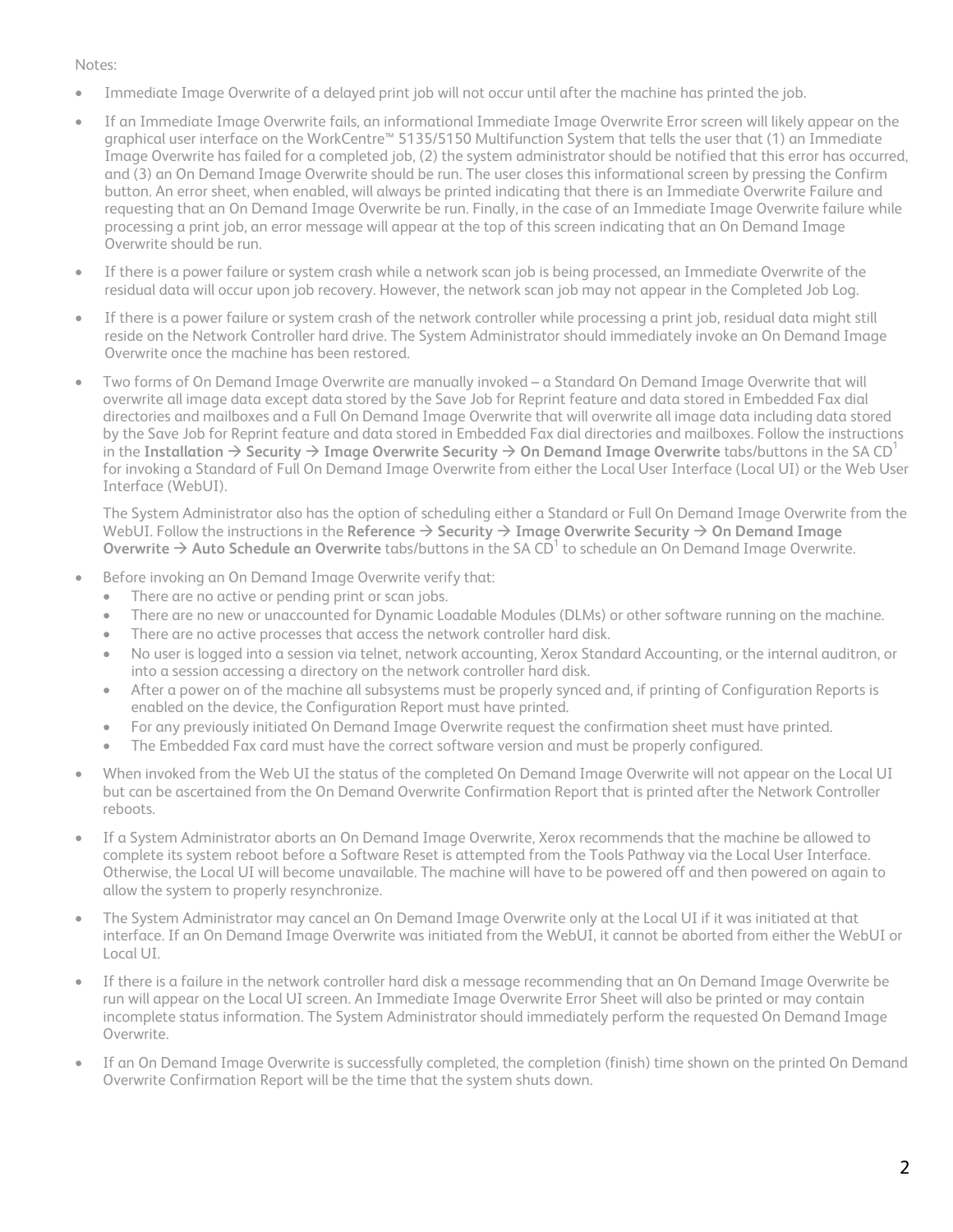- If an On Demand Image Overwrite fails to complete because of an error or system crash, Xerox recommends that the System Administrator immediately perform another On Demand Image Overwrite, but only after completion of a system reboot or software reset initiated from the Local User Interface or the Web User Interface.
- The System Administrator should perform an On Demand Image Overwrite immediately before a WorkCentre™ 5135/5150 Multifunction System is decommissioned, returned, sold or disposed of.
- 6. The WorkCentre™ 5135/5150 Multifunction System supports the use of SSLv2.0, SSLv3.0, RC4 and MD5. However, customers are advised to set the cyrpto policy of their clients to request either SSLv3.1 or TLSv1.0 and to disallow the use of RC4 and MD5.
- 7. For SSL to work properly the machine must be assigned a valid, fully qualified machine name and domain. To set the machine name and domain:
	- At the Web UI, select the **Properties** tab.
	- Select the following entries from the Properties 'Content menu': Connectivity  $\rightarrow$  Protocols  $\rightarrow$  IP.(Internet Protocol)
	- Enter the domain name in the '**Domain Name**' text box inside the **Domain Name** group box; enter the machine name in the '**Host Name**' text box inside the **General** group box.
- 8. Xerox recommends the following when utilizing Secure Sockets Layer (SSL) on a WorkCentre™ 5135/5150:
	- Any self-signed digital certificate or digital certificate signed by a Trusted Certificate Authority should have a maximum validity of 180 days.
	- If a self-signed certificate is to be used the generic Xerox root CA certificate should be downloaded from the device and installed in the certificate store of the user's browser.
- 9. To enable HTTPS (SSL):
	- At the Web UI, select the **Properties** tab.
	- Select the following entries from the **Properties** 'Content menu': Connectivity  $\rightarrow$  Protocols  $\rightarrow$  HTTP.
	- Select the Secure HTTP (SSL) **Enabled** checkbox in the **Configuration** group box and enter the desired HTTPS port number in the Port Number text box.
	- Select the [**Apply**] button. This will save the indicated settings. After saving the changes the *HTTP* page will be redisplayed.
- 10. In viewing the Audit Log the System Administrator should note the following:
	- Submittal or deletion of copy and embedded fax jobs are not recorded in the Audit Log.
	- Deletion of a file from a Saved Job for Reprint folders or deletion of a Saved Job for Reprint folder itself is recorded in the Audit Log.
	- Deletion of a print or scan job or deletion of a scan-to-mailbox job from its scan-to-mailbox folder may not be recorded in the Audit Log.
- 11. Be careful not to create an IP Filtering rule that rejects incoming TCP traffic from all addresses with source port set to 80; this will disable the Web UI. Note: IP Filtering is available only with IPv4, and is not available for either the AppleTalk protocol or the Novell protocol with the 'IPX' filing transport.
- 12. To enable disk encryption:

È,

- At the Web UI, select the **Properties** tab.
- Select the following entries from the **Properties** 'Content menu': Security  $\rightarrow$  User Data Encryption.
- Select the **Enabled** checkbox in the **User Data Encryption Enablement** group box.
- Select the [**Apply**] button. This will save the indicated setting. After saving the changes the *User Data Encryption* page will be redisplayed.

Xerox recommends that before enabling disk encryption the System Administrator should make sure that the WorkCentre™ 5135/5150 is not in diagnostics mode and that there are no active or pending scan jobs.

13. The System Administrator should ensure that the Embedded Fax Card and fax software is installed in accordance with the instructions in the Installation  $\rightarrow$  Services  $\rightarrow$  Embedded Fax  $\rightarrow$  Complete the Fax Install Screens and Fax Setup tabs in the SA CD<sup>1</sup>. The System Administrator can then set Embedded Fax parameters and options via the Local User Interface on the machine. Follow the instructions in the **Tutorials** → Machine Administration → Tools Pathway → Fax Setups tabs in the Interactive User Guide<sup>[2](#page-3-0)</sup>.

<span id="page-3-0"></span> $^2$  (WorkCentre™ 5632/5638/5645/5655/5665/5675/5687) Interactive User Guide CD2, 538E11443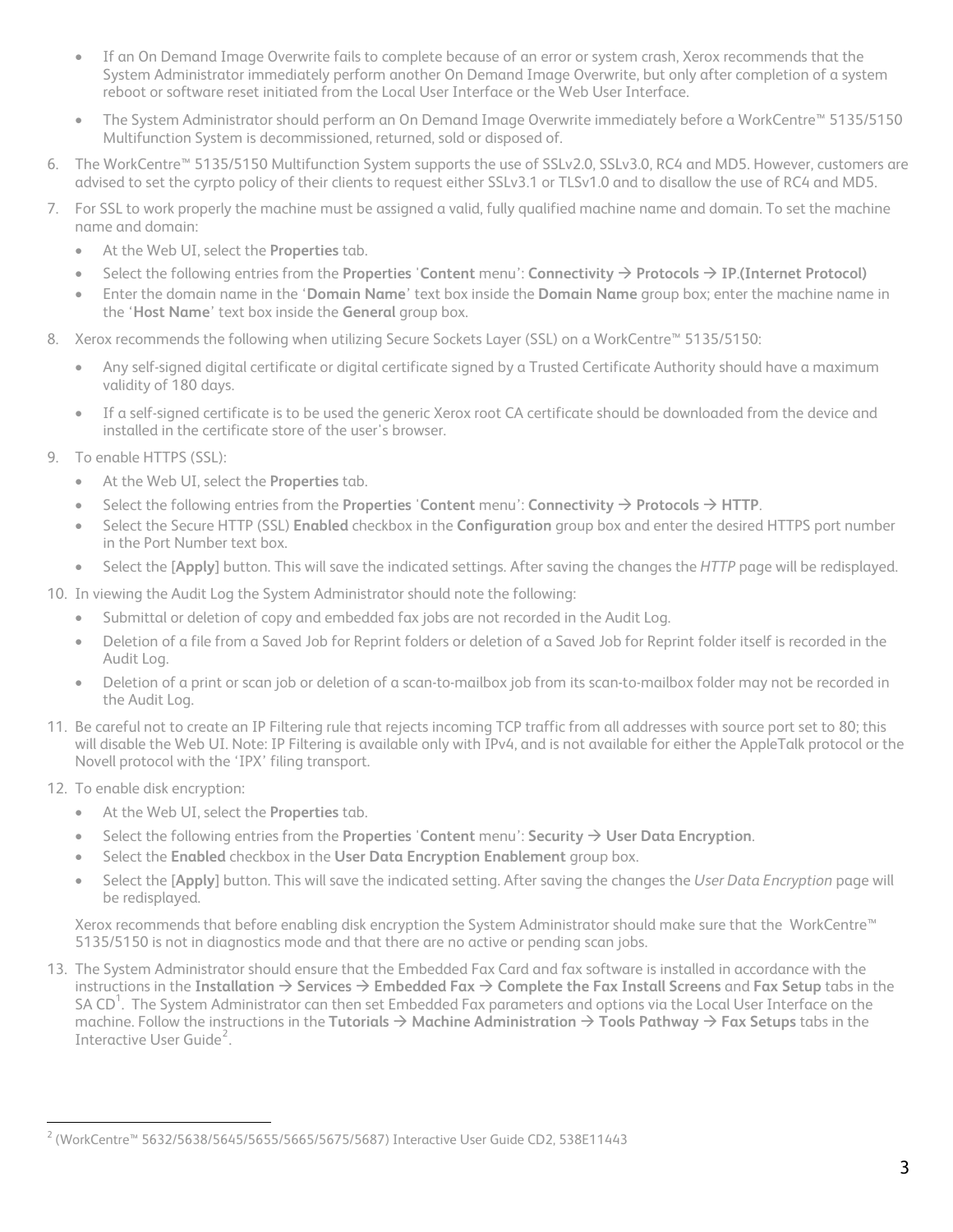- 14. If the Save Jobs for Reprint/Reprint Saved Jobs service is enabled the private folder authentication is not working properly. The System Administrator should establish the appropriate policies and procedures to ensure that any jobs are saved only into either the default public folder or a read-only public folder. Documents of a sensitive nature should not be stored on the device until the issue is resolved.
- 15. Change the Tools password as soon as possible. Reset the Tools password periodically.

Xerox recommends that you (1) set the Tools password to a minimum length of eight alphanumeric characters, (2) change the Tools password once a month and (3) ensure that all passwords are strong passwords (e.g., passwords use a combination of alphanumeric and non-alphanumeric characters; passwords don't use common names or phrases, etc.).

For directions on how to change the Tools password from the Local User Interface, select the:

**Reference → Security → Authentication and Authorization → Administrator Authentication tabs/buttons in the System** Administration (SA) CD

For directions on how to change the Tools password from the Web User Interface, select the:

**Reference** → Security → Authentication and Authorization → Authentication Configuration → Device System Administrator Password tabs/buttons in the System Administration (SA) CD<sup>1</sup>

## Additional Secure Configuration Installation, Setup and Operation Guidelines

- 1. Xerox recommends the following when utilizing Secure Sockets Layer (SSL) for secure scanning on a WorkCentre™ 5135/5150:
	- SSL should be enabled and used for secure transmission of scan jobs from a WorkCentre™ 5135/5150.
	- When storing scanned images to a remote repository using an https: connection, a Trusted Certificate Authority certificate should be uploaded to the device so the device can verify the certificate provided by the remote repository.
	- When an SSL certificate for a remote SSL repository fails its validation checks the associated scan job will be deleted and not transferred to the remote SSL repository. The System Administrator should be aware that in this case the job status reported in the Completed Job Log for this job will read: "Job could not be sent as a connection to the server could not be established".
- 2. If the use of SNMPv3 is desired, it can be set up by following these instructions:

SNMPv3 cannot be enabled until SSL (Secure Sockets Layer) and HTTPS (SSL) are enabled on the machine.

- At the WebUI, select the Properties tab.
- Select the following entries from the Properties 'Content menu': Connectivity  $\rightarrow$  Protocols  $\rightarrow$  SNMP. This will display the SNMP Configuration page.
- Select the Enable SNMP v3 Protocol checkbox inside the SNMP Properties group box.
- Select the Edit SNMP v3 Properties button inside the SNMP Properties group box. This will cause the Edit SNMP v3 Properties page to be displayed.
- On the Edit SNMP v3 Properties page:
	- Select the **Account Enabled** button inside the **Administrator Account** group box to create an administrator account.
	- Enter the desired **Username** and **Authentication Password**. The **Authentication Password** must be at least 8 alphanumeric characters.
	- Enter the desired **Privacy Password** of at least 8 alphanumeric characters.
	- Select the **Account Enabled** button inside the **Print Drivers Account** group box to create an account for bi-directional print drivers / Xerox remote clients.
	- Select the [**Apply**] button. This will create an administrator account and save the indicated settings/passwords. After saving the changes the *SNMP Configuration* page will be redisplayed.

Once SNMPv3 is enabled, SSL can be disabled and SNMPv3 will still function properly.

- 3. Xerox recommends that the System Administrator change the SNMP v1/v2c public/private community strings from their default string names to random string names.
- 4. Xerox strongly recommends that IPSec should be used for secure printing only; HTTPS (SSL) should be used to secure scanning. Note: IPSec is not available for either the AppleTalk protocol or the Novell protocol with the 'IPX' filing transport. IPSec also does not protect the IPv6 protocol. .
- 5. Before upgrading software on a WorkCentre™ 5135/5150 Multifunction System via the Manual/Automatic Customer Software Upgrade, please check for the latest certified software versions. Otherwise, the machine may not remain in its certified configuration. To maintain the certified configuration, it is recommended that acceptance of customer software upgrades via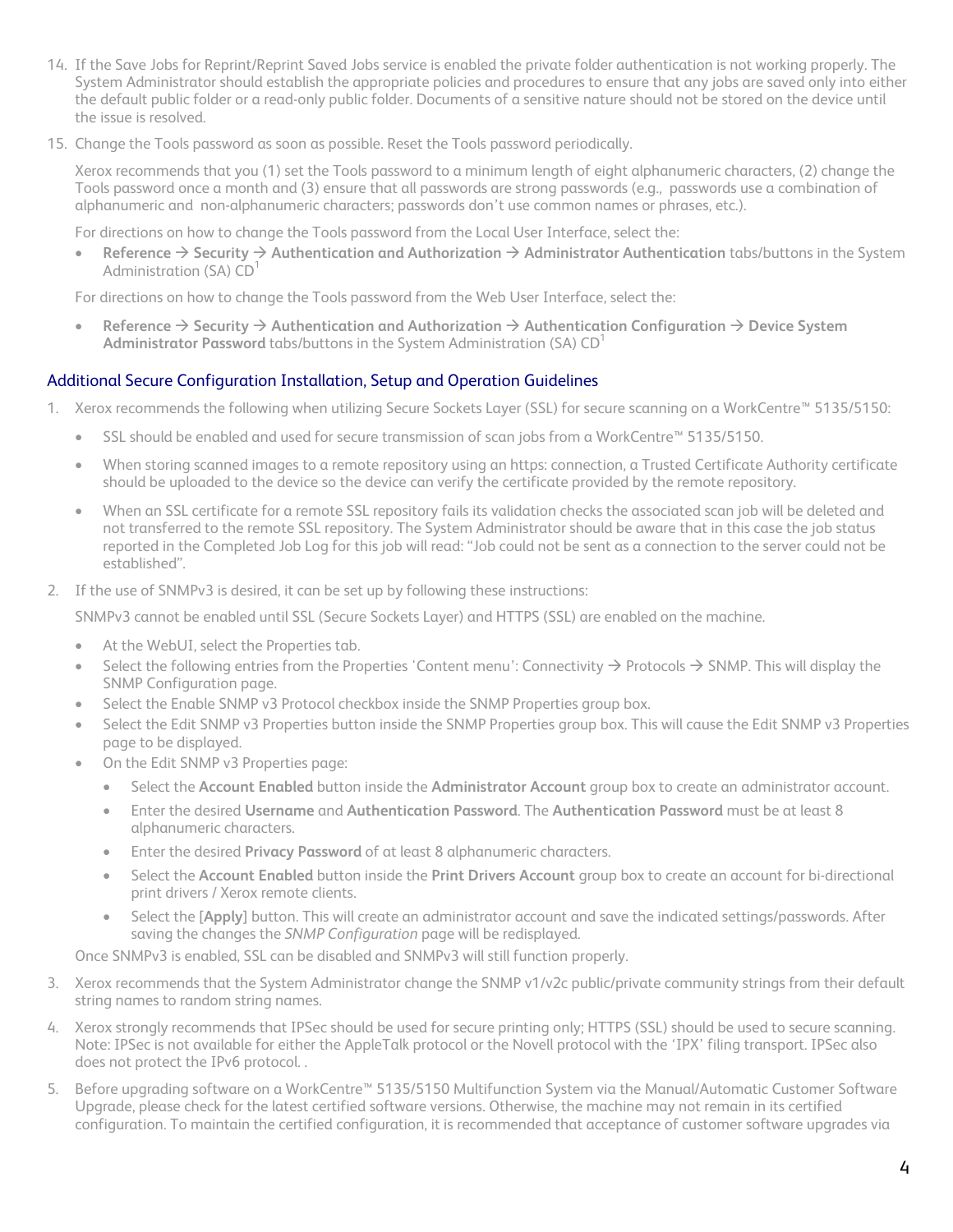the network be turned off/disabled on both the Local UI (*Customer Software Upgrade* screen) and the Web UI (*Upgrade* web page).

- 6. Xerox recommends that customers sign up for the RSS<sup>[3](#page-5-0)</sup> subscription service available only via the Xerox Security Web Site (Security@Xerox) at [www.xerox.com/security](http://www.xerox.com/security) that permits customers to view the latest Xerox Product Security Information and receive timely reporting of security information about Xerox products, including the latest security patches that apply to the WorkCentre™ 5135/5150 Multifunction System.
- 7. The WorkCentre™ 5135/5150 Multifunction System should be installed in a standard office environment. Office personnel should be made aware of authorized service calls (for example through appropriate signage) in order to discourage unauthorized physical attacks such as attempts to remove the internal hard disk.
- 8. Xerox recommends that the system administrator continuously monitor the network that the WorkCentre™ 5135/5150 Multifunction System is connected to for unapproved activities and/or attempts to attack network resources, including the device itself. This should include monitoring of the number of logon tries to the Web UI.
- 9. Customers who encounter or suspect software problems against a WorkCentre™ 5135/5150 Multifunction System should immediately contact the Xerox Customer Support Center to report the suspected problem and initiate the SPAR (Software Problem Action Request)<sup>[4](#page-5-1)</sup> process for addressing problems found by Xerox customers.
- 10. System Administrator login is required when accessing the security features of a WorkCentre™ 5135/5150 machine via the Web User Interface.
- 11. A reboot of the system software for a WorkCentre™ 5135/5150 machine is necessary before a change made to the System Administrator password from the Local User Interface will be synced with and accepted by the Web User Interface. Until this system software reboot occurs, system administrator functions from the Web User Interface should not be accessed.
- 12. Caution: A WorkCentre™ 5135/5150 allows an authenticated System Administrator to disable functions like Image Overwrite Security that are necessary for secure operation. System Administrators are advised to periodically review the configuration of all installed machines in their environment to verify that the proper secure configuration is maintained.
- 13. Depending upon the configuration of the WorkCentre™ 5135/5150, two IPv4 addresses, a primary IPv4 address and a secondary IPv4 address, may be utilized. The System Administrator assigns the primary IPv4 address either statically or dynamically via DHCP from the **IP (Internet Protocol)**page on the Web UI<sup>[5](#page-5-2)</sup>. The second IPv4 address is assigned via APIPA when the System Administrator enables the 'Self Assigned Address' option from the *IP (Internet Protocol)*page on the Web UI. If the 'Self Assigned Address' option is enabled (which is the default case), this secondary IPv4 address will not be visible to the SA[6](#page-5-3) . Xerox recommends that the 'Self Assigned Address' option from the Web UI *IP (Internet Protocol)* page be disabled unless either APIPA is used or Apple Rendezvous/Bonjour support is required.
- 14. If a system interruption such as power loss occurs a job in process may not be fully written to the network controller hard disk. In that case any temporary data created will be overwritten during job recovery but a corresponding record for the job may not be recorded in the completed job log or audit log.
- 15. The following windows are available from the Local User Interface to a WorkCentre™ 5135/5150 with System Administrator login and authentication. These windows provide standard system configuration or job management capability:
	- **User Feature Enablement Code** Allows ability to enter a valid User Feature Enablement Code to enable or disable specific machine system configuration and service functions. Is accessible by selecting the **'Enablement Code**' button from the **Authentication Login Required** or **Pathway Options** screens.
	- **USB Printer Port** Allows ability to enable/disable and set the configuration of the USB Printer Port connectivity. Is accessible by selecting the following screens/buttons in order: **Tools Mode Screen 1 of 3** screen  $\rightarrow$  **Connectivity and Network Setup** button → Direct Connection button → USB Printer Port button.
	- **Parallel Port** Allows ability to enable/disable and set the configuration of parallel port printing. Is accessible by selecting the following screens/buttons in order: **Tools Mode Screen 1 of 3** screen  $\rightarrow$  **Connectivity and Network Setup** button  $\rightarrow$ Direct Connection button → Parallel Port button. Note that this window is only available to WorkCentre™ 5135/5150 Multifunction Systems that have the Multi-Board Controller (MBC) hardware configuration.

<span id="page-5-0"></span> 3 RDF Site Summary, or Rich Site Summary, or Really Simple Syndication – A lightweight XML format for distributing news headlines and other content on the Web. Details for signing up for this RSS Service are provided in the **Security@Xerox RSS Subscription Service guide posted on the Security@Xerox site at** 

**[http://www.xerox.com/go/xrx/template/009.jsp?view=Feature&ed\\_name=RSS\\_Security\\_at\\_Xerox&Xcntry=USA&Xlang=en\\_US.](http://www.xerox.com/go/xrx/template/009.jsp?view=Feature&ed_name=RSS_Security_at_Xerox&Xcntry=USA&Xlang=en_US)** <sup>4</sup>

<span id="page-5-1"></span> $^4$  A SPAR is the software problem report form used internally within Xerox to document customer-reported software problems found in products in the field.

<span id="page-5-2"></span> $^5$  The primary IPv4 address can also be assigned dynamically via DHCP from the Dynamic Addressing screen on the Local UI.<br> $^6$  The primary IPv4 address will glygys be displayed on the Configuration Pepert that can be pr

<span id="page-5-3"></span>The primary IPv4 address will always be displayed on the Configuration Report that can be printed for a WorkCentre™

<sup>5632/5638/5645/5655/5665/5675/5687.</sup>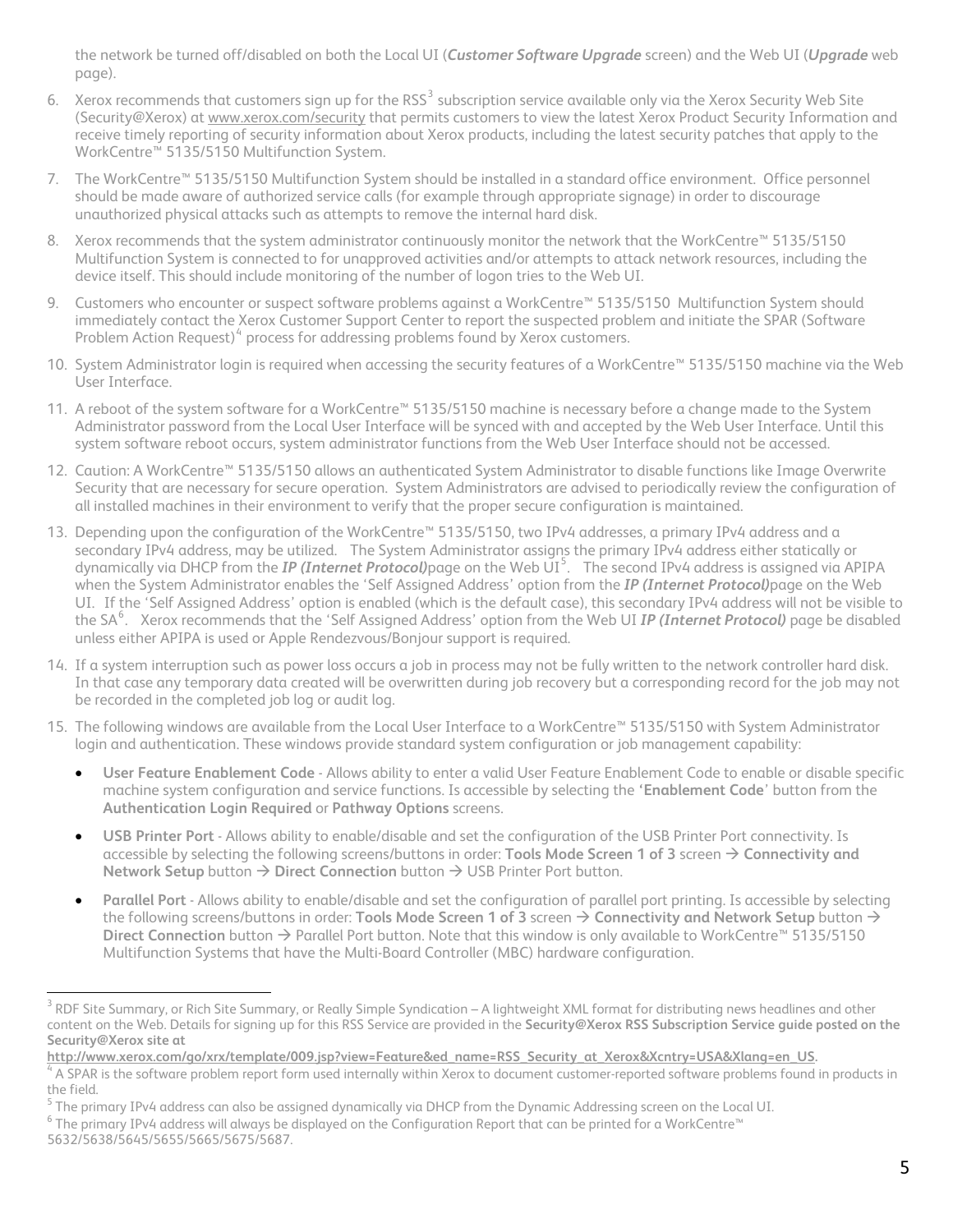- **SA Delete Job**  For jobs other than an Internet Fax job that do not require a Secure ID PIN but do require System Administrator authentication (i.e., the System Administrator has set Job Operation rights to 'System Administrator' and the job was not submitted as a Secure Print or Secure Fax job), allows the System Administrator to be authenticated as a valid System Administrator and then delete the job. Is accessible by selecting the {**Job Status**} button on the machine, then selecting a job from the displayed *Job Queue* and then selecting the '**Delete**' button from the displayed *Job Status Job Monitor* window.
- **Dual Authentication Delete Job**  For jobs other than an Internet Fax job that require both a Secure ID PIN and System Administrator authentication (i.e., the System Administrator has set Job Operation rights to 'System Administrator' and the job was submitted as a Secure Print or Secure Fax job), allows the System Administrator to be authenticated as a valid System Administrator and then delete the job. Is accessible by selecting the {**Job Status**} button on the machine, then selecting a job from the displayed *Job Queue* and then selecting the '**Delete**' button from the displayed *Job Status Job Monitor* window.
- 16. The following windows are available from the Local User Interface to a WorkCentre™ 5135/5150 with no System Administrator login and authentication required. These windows provide standard machine services or job management capability:
	- **Delete Job Confirmation**  For jobs other than an Internet Fax job that do not require either a Secure ID PIN or System Administrator authentication (i.e., the System Administrator has set Job Operation rights to 'All Users' and the job was not submitted as a Secure Print or Secure Fax job), allows a user to confirm deletion of the job. Is accessible by selecting the {**Job Status**} button on the machine, then selecting a job from the displayed *Job Queue* and then selecting the '**Delete**' button from the displayed *Job Status Job Monitor* window.
	- **Pausing an active job being processed by the device**  Allows the user to pause an active copy, print, scan or Embedded Fax job while it is being processed by the WorkCentre™ 5135/5150. Is accessible by selecting the '**Stop**' machine hard button while a job is being processed by the device. Depending on the type of job being processed by the device, one of the following **Pause** windows will be displayed as appropriate to allow the user to determine whether to delete or continue processing of the job: **Scanning Pause** window, **Printing Pause** window, **Scanning/Printing (Two Jobs) Pause** window, Resume **Marking/Incomplete Scan Job Pause** window, **Marking/Scanning Job Pause** window, **Build Job/No Marking Pause** window, **Build Job/ Marking Pause** window, **Build Job Sample Printing/ One Segment Scanned Pause** window or **Build Job Sample Printing/More Than One Segment Scanned Pause** window.
	- **Pause to Unload Finisher Hard Button**  Allows the user to remove output from a finisher's Stacker Tray while preventing the device from outputting marked sheets to the finisher at the same time. Is accessible by selecting the **Pause to Unload**  hard button **on the finisher**.
	- **CPSR (Capture/Print, Save and Reprint) Information Pop-Up Screen**  Provides error information and/or required actions to the user after the user has exercised selected screens and buttons (e.g., creation and deletion of a folder or job) of the 'Save Job for Reprint' and 'Reprint Saved Jobs' Feature Pathways .on a WorkCentre™ 5135/5150. The **CPSR Information**  pop-up screen will appear automatically when the proper screens and/or buttons are selected by the user and will provide the user with the needed information or actions to complete the desired 'Save Job for Reprint' and 'Reprint Saved Jobs' functions.
	- **User Interface Diagnostics** Allows the user to run diagnostics on the User Interface software. Is accessible by pressing the machine hard buttons '**Dial Pause**' + '**\***' + '**#**' in that order.
	- **Encryption/Decryption in Progress Pop-Up Screen**  Informs the user that a WorkCentre™ 5135/5150 is performing an encryption or decryption of data stored on the Network Controller hard disk. The **Data Encryption/Decryption in progress** pop-up screen will appear automatically whenever a machine that is in an operational mode receives a request that requires data stored on the Network Controller hard disk to be either encrypted or decrypted.
- 17. The following pages are available from the Web User Interface to the WorkCentre™ 5135/5150 with System Administrator login and authentication. These pages provide additional system functional capability:
	- **Reboot Machine** Provides ability to reboot the machine from the Internet. Is accessible from the Description & Alerts page by selecting the **Status** tab and then selecting **Descriptions and Alerts** from the **Status** tab content menu.
	- **Public Address Book** Allows the System Administrator to set up the contents and access rights for the Public Address Book. Is accessible by selecting the **Public Address Book** tab. From the **Public Address Book** tab content menu the System Administrator can access the following pages to setup the Public Address Book:
		- **View All Names**  Displays the Public Address Book page and provides access to all names in the Public Address Book.
		- **Edit** Edits a Public Address Book name selected from the Public Address Book page.
		- Add New Name Accesses the **Add New Name** page to add a new name to the Public Address Book.
		- **Import** Accesses the **Import** page to import of names from a file that will be added to the Public Address Book. A **Next** button on the **Import** page allows the System Administrator to set options on how the names are to be imported.
		- **Export** Accesses pages to export the Public Address Book to a user-defined file.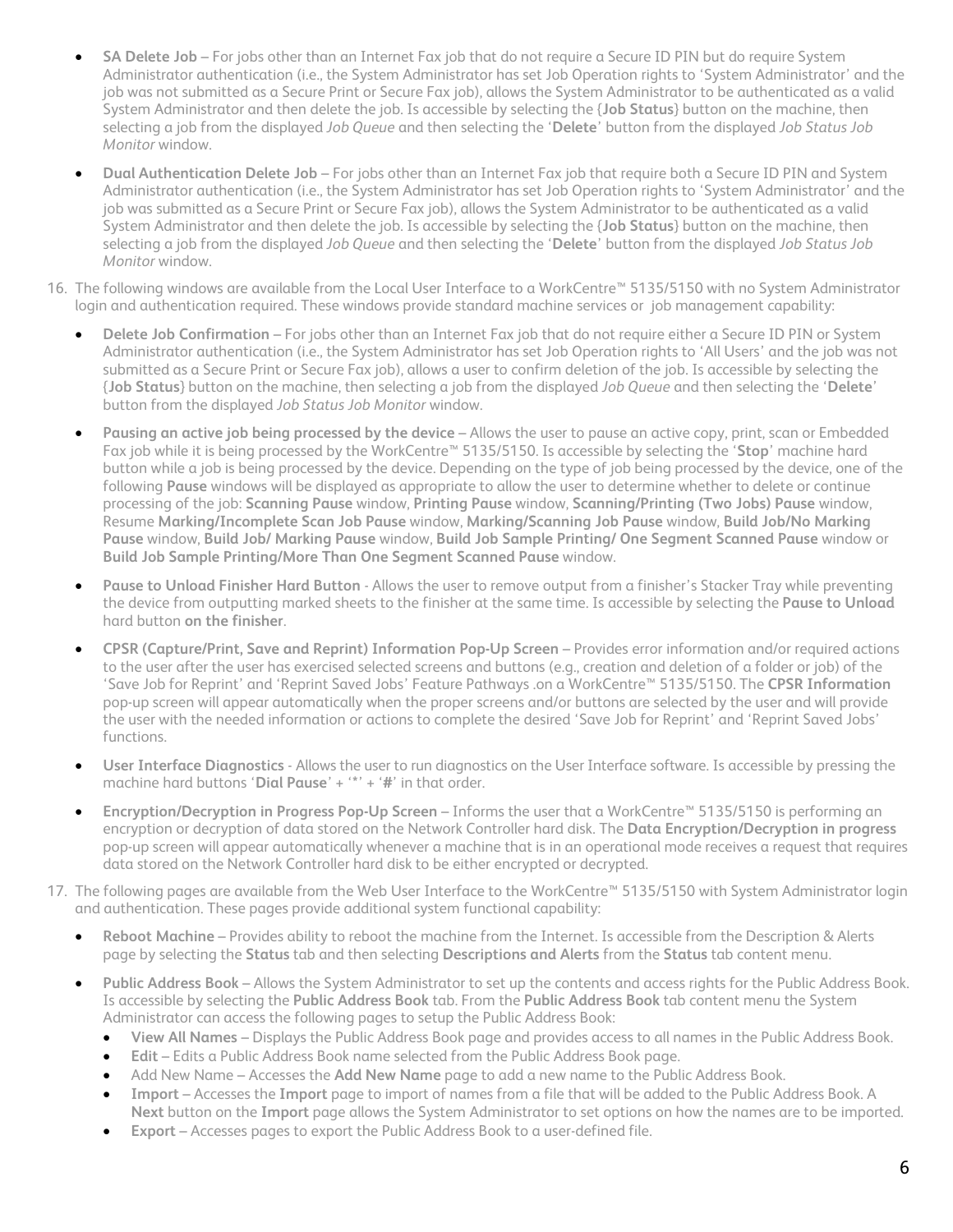- **Download Sample** Allows the System Administrator to download a sample Public Address Book into a user-defined file where names can be added at a later time.
- **Delete All Names** Allows the System Administrator to delete all names from the Public Address Book.
- **Access Rights**  Allows the System Administrator to set the access rights to the Public Address Book.
- **Web Services**  Allows the System Administrator to set up various Web Services that utilize the HTTP protocol. Is accessible by selecting the **Properties** tab and then selecting **Connectivity** → **Protocols → HTTP** → Web Services tab from the **Properties** tab content menu**.**
- NTP Allows the System Administrator to set the device date and time using an external server. Is accessible by selecting the **Properties** tab and then selecting **Connectivity**  $\rightarrow$  **Protocols**  $\rightarrow$  **NTP** from the **Properties** tab content menu.
- **FTP**  Allows the System Administrator to set the parameters for the FTP protocol used in network filing. Is accessible by selecting the **Properties** tab and then selecting **Connectivity**  $\rightarrow$  **Protocols**  $\rightarrow$  **FTP** from the **Properties** tab content menu.
- **WSD (Web Services for Devices)**  Allows the System Administrator to enable Web Services on the device. Is accessible by selecting the **Properties** tab and then selecting *Connectivity*  $\rightarrow$  Protocols  $\rightarrow$  WSD (Web Services for Devices) from the **Properties** tab content menu**.**
- **E-mail Domain Filter**  Allows the System Administrator to set how address books search domains for E-mail addresses. Is accessible by selecting the **Properties** tab and then selecting **Services**  $\rightarrow$  **E-mail**  $\rightarrow$  Domain Filter from the **Properties** tab content menu**.**
- **Web Services Advanced Setting**s Allows the System Administrator to clear the Web Services IP Address Lockout cache. Is accessible by either (1) selecting the **Properties** tab and then selecting **Connectivity**  $\rightarrow$  **Protocols**  $\rightarrow$  HTTP  $\rightarrow$  Web Services tab Æ **Advanced Settings** button from the **Properties** tab content menu or (2) by typing **http://{IP Address}[7](#page-7-0) /diagnostics/ipLockout.php.**
- **(Workflow Scanning) Display Setting**s Allows the System Administrator to setup how the Workflow Scanning template list is displayed on the Local UI. Is accessible by either (1) selecting the **Properties** tab and then selecting **Services**  $\rightarrow$ **Workflow Scanning**  $\rightarrow$  **Display Settings** from the Properties tab content menu or (2) selecting the 'Refer to Display **Settings for more template controls**' hyperlink from any of the scan and network scanning template pages.
- **Validation Options**  Permits the System Administrator to allow the user name to be sent with the validation request if the user is authenticated at the Local UI. Is accessible by selecting the **Properties** tab and then selecting **Services**  $\rightarrow$  Custom **Services → Validation Options** from the **Properties** tab content menu.
- **Fax Forward on Receive** Allows the System Administrator to enable forwarding of receive Embedded Faxes to alternate destinations such as E-mail addresses or file repositories. Is accessible by selecting the **Properties** tab and then selecting **Services → Embedded Fax → Fax Forward** from the Properties tab content menu. From the Fax Forward on Receive page the System Administrator can access the following pages to setup Fax Forward on Receive:
	- **Edit**  Displays the **Rule** page to set or modify the alternate destinations for a received Embedded Fax.
	- **Customize**  Displays the **Custom File Name** or **Custom Attachment Name** page, depending on the type of alternate destination, to customize the name of the file or attachment the received Embedded Fax will be stored in.
- **Authentication Configuration CAC (Common Access Card)** Provides ability to set up the Domain Controller and other elements needed to configure CAC authentication on a WorkCentre™ 5135/5150. The main *Authentication Configuration > CAC/PIV Setup* page is accessible by selecting the following entries from the Properties 'Content menu': Security  $\rightarrow$ Authentication Configuration Æ **Edit** or **Configure** (Device User Interface Authentication Method) button (where [CAC/PIV] is the Device User Interface Authentication Method chosen on the *Authentication Configuration* Setup page); from that page the other pages needed to configure CAC are accessible. When configuring the CAC domain controller the System Administrator should make sure that the Port Number entered is less than 65536.
- **System Timeout**  Permits the System Administrator to set up a WebUI inactivity timer for the device. Is accessible by selecting the **Properties** tab and then selecting **Security**  $\rightarrow$  **System Timeout** from the **Properties** tab content menu.
- **Application Domain/Content Query** Allows the configuration of the system to perform an LDAP query for the logged-in user's authentication domain prior to authenticating the server. Is accessible by typing **http://{IP Address}8 /diagnostics/index.dhtml** and then selecting '**Authentication Domain/Context Query**' from the **Diagnostics** Content Menu.
- **Scanning Lock Files** Allows bypassing the filename locking feature. Is accessible by typing **http://{IP Address}9 /diagnostics/index.dhtml** and then selecting '**Scanning Lock Files**' from the **Diagnostics** Content Menu or by typing **http://{IP Address}<sup>4</sup> /diagnostics/lockFiles.dhtml**.

<span id="page-7-0"></span>È,  $7$  {IP Address} is the IPv4 address of the machine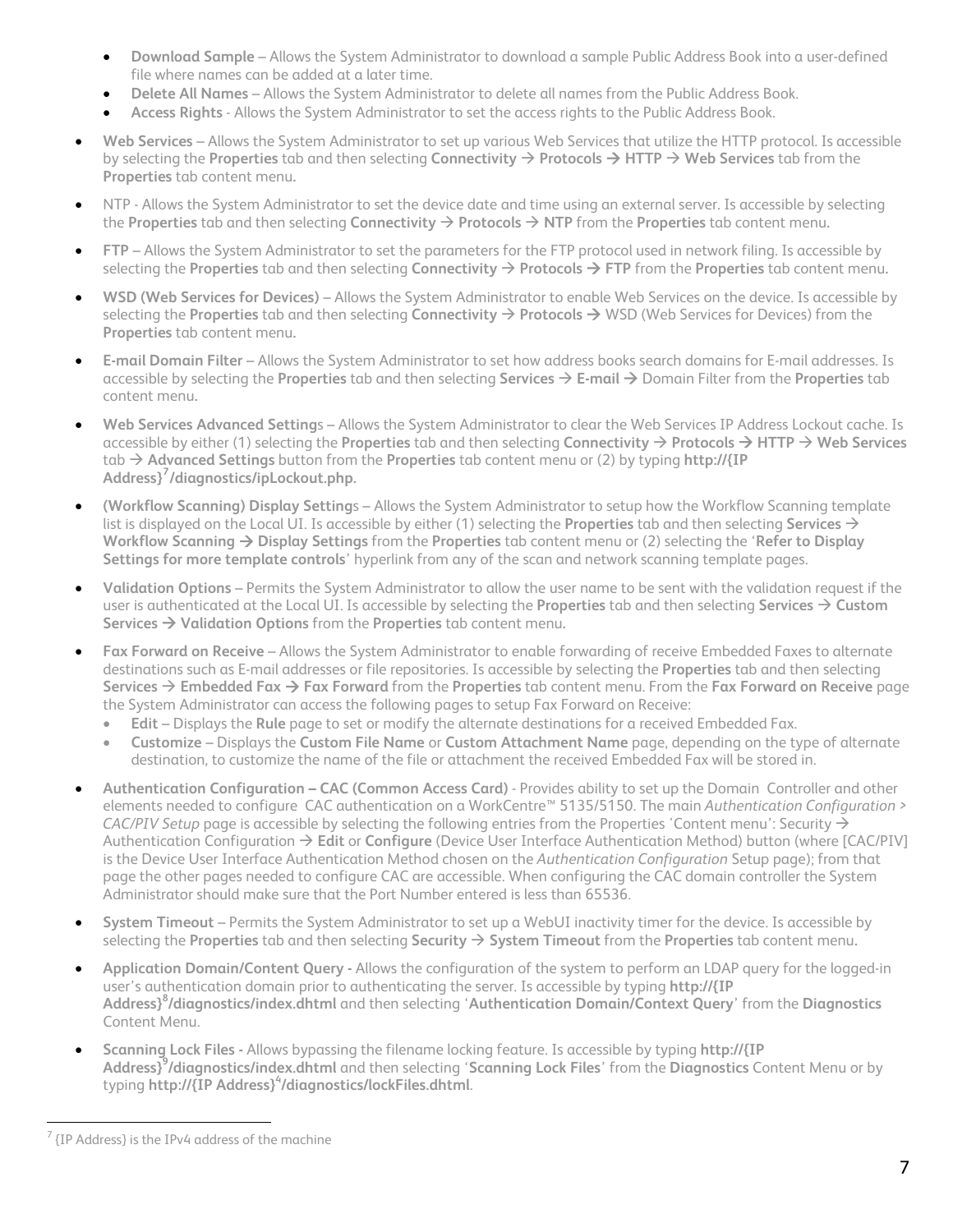- **Secure Attribute Editor** Allows the user to change some system attributes related to PDLs (e.g., memory usage, copies per page, etc.). Is accessible by typing **http://{IP Address}<sup>9</sup> /diagnostics/secureattr.dhtml**.
- **Suppress Job Name** Allows the System Administrator to suppress displaying the job name on the Banner Page when submitting a print job. Is accessible by typing **http://{IP Address}<sup>9</sup> /diagnostics/jobNameSuppress.dhtml**.
- **Job Log File Format** Allows the System Administrator to set the XML job log file format. Is accessible by typing **http://{IP Address}9 /diagnostics/jobLog.dhtml**.
- **File Extension Case** Allows the System Administrator to select all file extensions to be created in either lower or upper case. Is accessible by typing **http://{IP Address}<sup>9</sup> /diagnostics/fileExtensionCase.dhtml**.
- **Email Security** Allows the System Administrator to secure the device's email service. Is accessible by typing **http://{IP Address}9 /diagnostics/emailSecurity.php**.
- **Binary Printing Support** Allows the device to accept printing jobs that are identified as binary files. Is accessible by typing **http://{IP Address}<sup>9</sup> /diagnostics/binaryAllow.php.**
- **XSA Reports with User IDs** Allows the device to generate Xerox Standard Accounting reports with User IDs. Is accessible by typing **http://{IP Address}<sup>9</sup> /diagnostics/enableUserID.php**.
- **Postscript Filter PDL Guessing Policy** Allows the System Administrator to select whether the Postscript Filter guess algorithm will use a strict or loose interpretation. Is accessible by typing **http://{IP Address}9 /diagnostics/postScriptTokens.php**.
- **Service Registry Reset** Allows the System Administrator to reset the device's Service Registry to its default values. Is accessible by typing **http://{IP Address}<sup>9</sup> /diagnostics/registryReset.php**.
- **Job Queue Limit** Allows the System Administrator to set the maximum number of jobs that can be listed in the device's job queues. Is accessible by typing **http://{IP Address}<sup>9</sup> /diagnostics/jobLimit.php**.
- **DLM Maker** Allows the System Administrator to create a DLM out of any file. Is accessible by typing **http://{IP Address}9 /diagnostics/dlmMaker.php**.
- **Barcode Space Character Interpretation** Allows the System Administrator to choose how the device renders space characters within barcode fonts. Is accessible by typing **http://{IP Address}<sup>9</sup> /diagnostics/barcodeSpaceToggle.php**.
- **DHCP v6** Allows the System Administrator to choose which compliance option will be followed when DHCP v6 is used. Is accessible by typing **http://{IP Address}<sup>9</sup> /diagnostics/ dhcpv6Options.php**.
- **View Service Registry Contents** Allows the System Administrator to view the contents of the device's Service Registry. Is accessible by typing **http://{IP Address}<sup>9</sup> /diagnostics/viewRegistry.php**.
- **Diagnostics Tree** Allows the System Administrator to view the selectable list of diagnostics Special Purpose Pages. Is accessible by typing **http://{IP Address}<sup>9</sup> /diagnostics/tree.php**.
- **Color Copy Control Test Result** Allows the System Administrator to view the Color Copy Control test results. Is accessible by typing **http://{IP Address}<sup>9</sup> /diagnostics/testResult.php**.
- **PCL Advanced Configuration** Allows the System Administrator to enter the desired PCL advanced configuration paper size code. Is accessible by typing **http://{IP Address}9 /diagnostics/pclSetup.php**.
- **Grey Other Queue Button** Allows the System Administrator to grey out the 'Other Queue' button on the Local UI. Is accessible by typing **http://{IP Address}<sup>9</sup> /diagnostics/hideotherqueuesbutton.php**.
- **Download DLM PCL Forms** Allows the System Administrator to download the DLM PCL forms into the device. Is accessible by typing **http://{IP Address}<sup>9</sup> /diagnostics/ dl\_pcl.php**.
- **Download DLM Authentication Settings** Allows the System Administrator to download the DLM authentication settings into the device. Is accessible by typing **http://{IP Address}<sup>9</sup> /diagnostics/dl\_auth\_settings.php**.
- **Multiple Pages per JBIG2 Dictionary** Allows the System Administrator to enable the multiple pages per JBIG2 dictionary feature (for PDF and PDF/A only). Is accessible by typing **http://{IP Address}<sup>9</sup> /diagnostics/disableMultiplePages.php**.
- **Print Behavior Settings** Allows the System Administrator to configure/enable alternate media dimension settings for print jobs. Is accessible by typing **http://{IP Address}<sup>9</sup> /diagnostics/alternateMedia.php**.
- **Show WebUI Configuration Page** Allows the System Administrator to enable users who are not authenticated administrators to view the WebUI Configuration Page. Is accessible by typing **http://{IP Address}9 /diagnostics/ShowConfigPage.php**.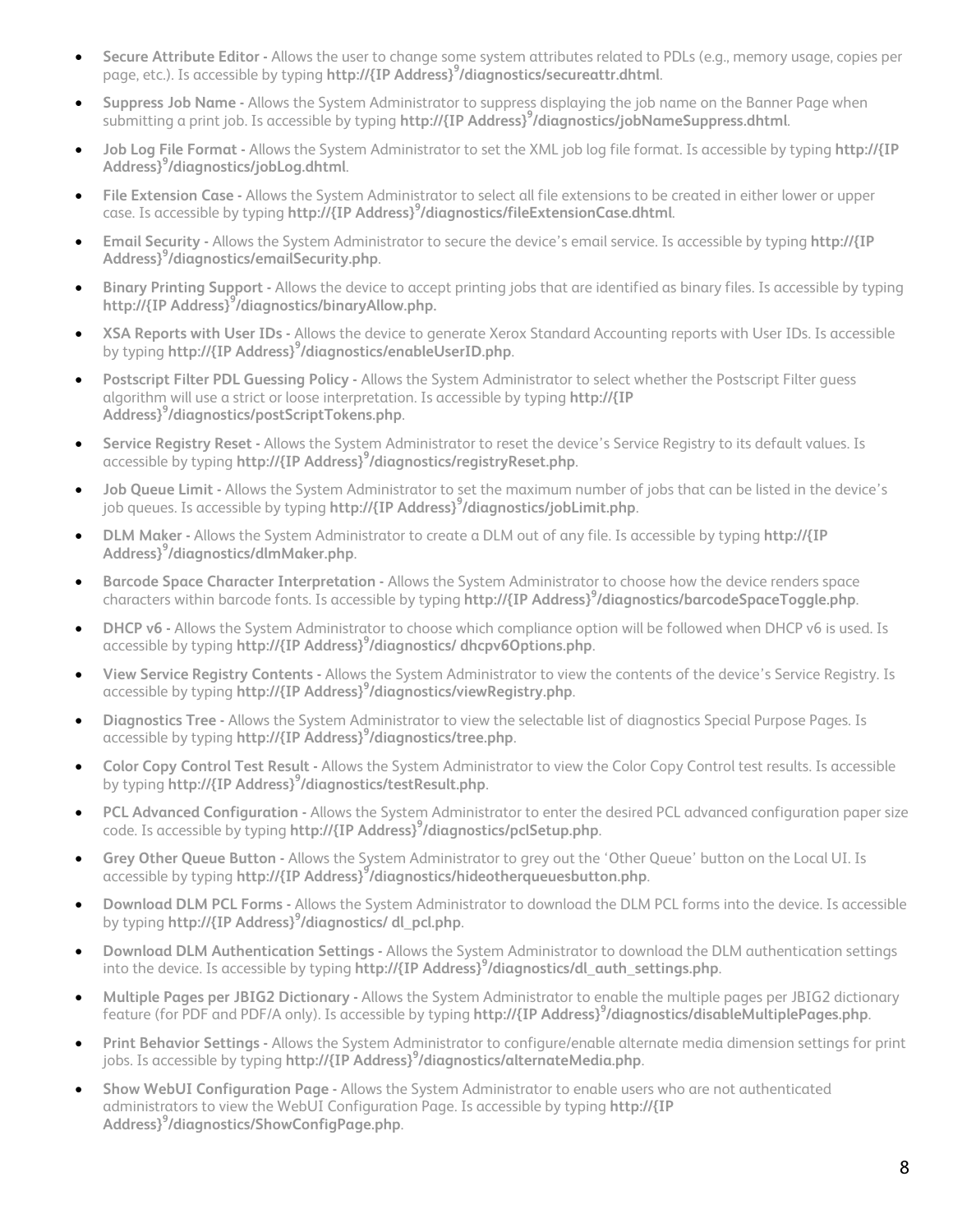- **NTLM v2 Response** Allows the System Administrator to enable the device to send only the NT Lan Manager (NTLM) Version 2 protocol (and refuse the LM & NTLM versions). Is accessible by typing **http://{IP Address}9 /diagnostics/NTLMSecurity.php**.
- **Secure Print Alphanumeric PIN** Allows the System Administrator to set the secure print PIN to be alphanumeric characters instead of just digits. Is accessible by typing either (1) **http://{IP Address}<sup>9</sup> /diagnostics/index.dhtml** and then selecting '**Secure Alphanumeric PIN**' from the **Diagnostics** Content Menu or (2) **http://{IP Address}8 /diagnostics/secureprintalphanumericpin.php**.
- **Custom Size Allowed** Allows the System Administrator to allow custom size paper to be used for print jobs. Is accessible by typing **http://{IP Address}<sup>9</sup> /diagnostics/customSizeAllowed.php**.
- **Suppress Last Blank Page** Allows the System Administrator to suppress a last blank page for print jobs. Is accessible by typing **http://{IP Address}<sup>9</sup> /diagnostics/suppresslastblankpage.php**.
- **Display CAC/PIV Feature** Allows the System Administrator to enable the the display of the CAC/PIV feature. Is accessible by typing **http://{IP Address}<sup>9</sup> /diagnostics/enableCAC.php**.
- **Install 00022121 (View Scan Templates Created by WIA Driver)** Allows the System Administrator to install the #00022121 Network Controller version to view templates created by the Microsoft Windows Image Acquisition (WIA) driver. Is accessible by typing **http://{IP Address}<sup>9</sup> /diagnostics/00022121.dhtml**. The System Administrator should be aware that installing this Network Controller version will result in the WorkCentre™ 5135/5150 no longer being in the certified configuration.
- 18. The following pages are available from the Web User Interface to a WorkCentre™ 5135/5150 with no System Administrator login and authentication required:
	- **Site Map** Provides the user with hyperlink pointers to each Web User Interface screen organized by Web UI tab. Is accessible by selecting the [**Site Map**] button in the upper right hand corner of every Web User Interface page.
	- **Exit from Sleep Mode** Automatically informs the user, when the Network Controller on a WorkCentre™ 5135/5150 is in 'Sleep Mode' at the time the user attempts to make a change to current settings on a Web User Interface web page, that the Network Controller needs to be taken out of 'Sleep Mode' before the requested changes can be made.
- 19. The following augments guidance contained in the SA  $CD^1$ :

È,

- Under the Reference Tab, the pages obtained by selecting the **Internet Services** -> **Connectivity** -> **Protocols** -> **Proxy Server tabs/buttons** should indicate that the Proxy Server allows the System Administrator to enter the address of the Proxy Server which the device can use. Proxy Server setup is accessible by selecting the **Properties** tab and then selecting **Connectivity**  $\rightarrow$  **Protocols**  $\rightarrow$  **Proxy Server** from the **Properties** tab content menu. To setup the Proxy Server the System Administrator should check the [Enabled] box on this page, enter the IP address or host name of the Proxy Server and then click the [Apply] button.
- Under the Reference Tab, the **Internet Services** -> **Connectivity** -> **Protocols** -> **NTP tab/buttons should point to a page that describes NTP (Network Time Protocol) and how the** System Administrator can **set it up. Item #17 above describes how to access the NTP page.** To setup NTP the System Administrator should check the [**Enabled**] box on the NTP page, enter the IP address or host name of the primary and backup NTP Server and then click the [**Apply**] button.

20. The following augments guidance contained in the Interactive User Guide<sup>2</sup>:

- The animation in the **Overview** page under the **Tutorials** -> **Authentication and Accounting** Tabs was inadvertently omitted. This animation was intended to show the user at a high level the authentication process and define what authentication means (i.e., the process of logging in, where a username and password is checked against a database; once the username and password are found the user is authenticated).
- Text and animation in the Login page under the **Tutorials** -> **Authentication and Accounting** Tabs was also inadvertently omitted. This text and animation was intended to show the user how to log in (i.e., enters the proper username and password) to access a service on the device and how to log in when either Xerox Standard Accounting, the Internal Auditron, Network Accounting or the Foreign Device Interface is enabled on the device $^8\!.$  $^8\!.$  $^8\!.$
- Under the **Tutorials** -> **Authentication and Accounting** Tabs, the Logout page should state that when the user finishes a session the user should logout by pressing the Access hard button on the device's control panel which opens the Accounting/Authentication logout screen. To log out the user selects the Logout button. .

<span id="page-9-0"></span> $^8$ The Internal Auditron, Network Accounting and the Foreign Device Interface are not part of the evaluated configuration for a WorkCentre™ 5135/5150.